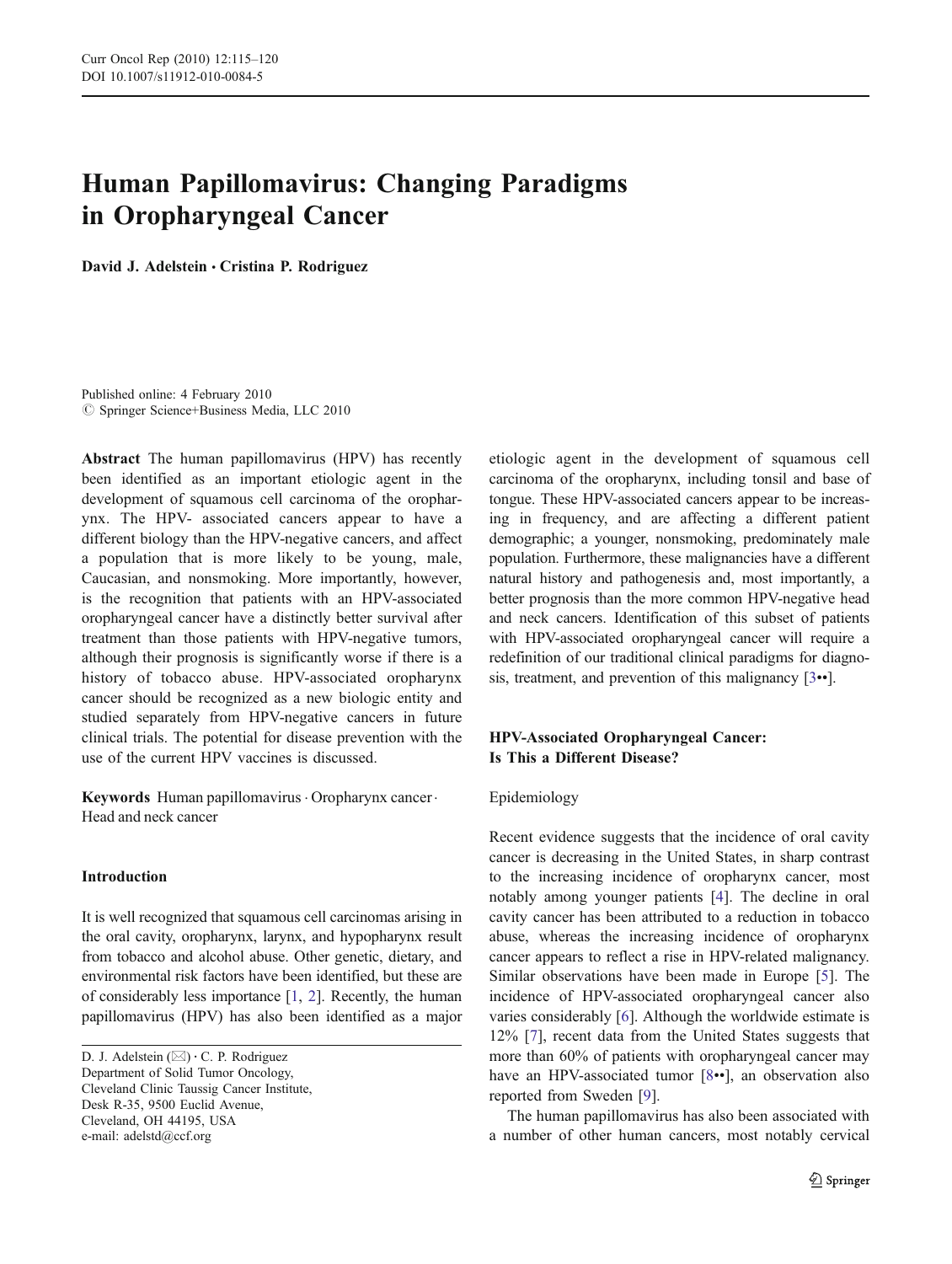cancer in women, but also cancer of the anus, penis, and vulva [[7\]](#page-4-0). The vast majority of these HPV-associated malignancies can be attributed to HPV-16, and to a lesser extent HPV-18, although a number of other less frequent HPV types have been implicated [\[2](#page-4-0), [6](#page-4-0)].

As for cervical cancer, oropharyngeal HPV-associated malignancy appears to be a sexually transmitted disease [\[10](#page-4-0)]. Although the natural history of oral HPV infection is not well defined, it appears to be strongly associated with oropharyngeal cancer, and with a number of high-risk sexual behaviors, including a high lifetime number of vaginal sex partners, a high lifetime number of oral sex partners, and a younger age at first sexual intercourse [\[11](#page-4-0)••]. The recent increased incidence of this disease may then reflect societal changes in sexual behavior that have occurred over time.

## Biology

HPV-associated oropharyngeal cancers appear to have a very distinct biology from the smoking and alcoholassociated HPV-negative malignancies (Table 1) [\[3](#page-4-0)]. In the typical squamous cell carcinoma not induced by HPV, p53 mutations are frequently found and the epidermal growth factor receptor (EGFr) is often overexpressed [[12,](#page-4-0) [13\]](#page-4-0). In contrast, the HPV-related malignancies appear to result from the presence of two viral oncoproteins, E6 and E7, which inactivate the p53 and retinoblastoma (Rb) tumor suppressors. Instead of finding a mutated p53, the p53 is wild type, but inactivated in the HPV-associated malignancies. Similarly, Rb is inactivated by E7, resulting in an upregulation of p16 expression, a finding not common in the HPV-negative tumors [[14](#page-4-0)]. EGFr expression has generally been reported to be low in the HPV-positive cancers [\[15-17](#page-4-0)], although data to the contrary also exists [\[18](#page-4-0)].

Pathologically, the HPV-positive tumors are often characterized as "poorly differentiated" or "basaloid." The term basaloid here is confusing, as it does not appear to have the same implications as a true basaloid squamous cell carcinoma, an aggressive high-grade subtype of the disease [\[19](#page-4-0)]. Similarly, the "poorly differentiated" nature of the malignancy reflects the fact that these are usually non-

Table 1 Molecular characteristics of HPV-positive and -negative oropharynx cancers

|     | HPV positive | HPV negative |
|-----|--------------|--------------|
| p53 | Wild type    | Mutant       |
| Rb  | Decreased    | Increased    |
| p16 | Increased    | Decreased    |

HPV human papillomavirus

keratinizing squamous cell carcinomas, but does not carry the same implications as for other poorly differentiated head and neck squamous cell cancers. In situ hybridization appears to be the preferred method to identify HPV DNA integration into the host genome [[3\]](#page-4-0). This is currently a tool available to only a limited number of institutions. P16 immunohistochemistry, however, is a readily available test, and is strongly correlated with the presence of integrated HPV DNA [\[20](#page-4-0), [21](#page-4-0)].

#### Patient Demographics

Although HPV positivity has been described in squamous cell cancers originating in oral cavity, larynx, and other head and neck subsites, more recent studies suggest that its detection is almost entirely confined to those tumors originating in tonsil and base of tongue. Patients with HPV-associated cancers tend to be younger, more frequently male and Caucasian, and have a better overall performance status. They are less frequently smokers and their tumors tend to be associated with less initial local extent (T) and greater regional disease (N) at presentation [[8](#page-4-0)••, [13](#page-4-0)]. It is very common to find a large necrotic and or cystic nodal mass in the presence of a very small and often occult tonsil or base of tongue primary.

#### Response to Treatment

Multiple retrospective case series have suggested an improved overall prognosis in patients with HPVassociated head and neck cancer [\[3](#page-4-0)••, [14](#page-4-0), [17,](#page-4-0) [22](#page-4-0)]. This improvement has been observed irrespective of the kind of treatment chosen. A recent meta-analysis of these series has been reported and has suggested that patients with HPVpositive oropharyngeal cancer have a 28% reduced risk of death and a 49% reduced risk of treatment-failure compared with patients with HPV-negative oropharyngeal tumors [\[23](#page-4-0)•].

Thus far, there have been three published analyses from prospective clinical trials that have evaluated the impact of HPV status on outcome. The Eastern Cooperative Oncology Group reported a series of patients treated with induction chemotherapy followed by concurrent chemoradiotherapy for both oropharynx and larynx cancer [[8](#page-4-0)••]. Among the oropharynx cancer patients, 63% proved to be HPV positive and HPV positivity was not identified in any of the larynx patients. HPV-positive patients had a younger median age, were more frequently male and Caucasian, were less commonly smokers, and had a statistically better performance status than the HPV-negative patients. The response to induction chemotherapy proved statistically better in those patients with HPV-positive tumors, as was the overall survival, with a projected 2-year overall survival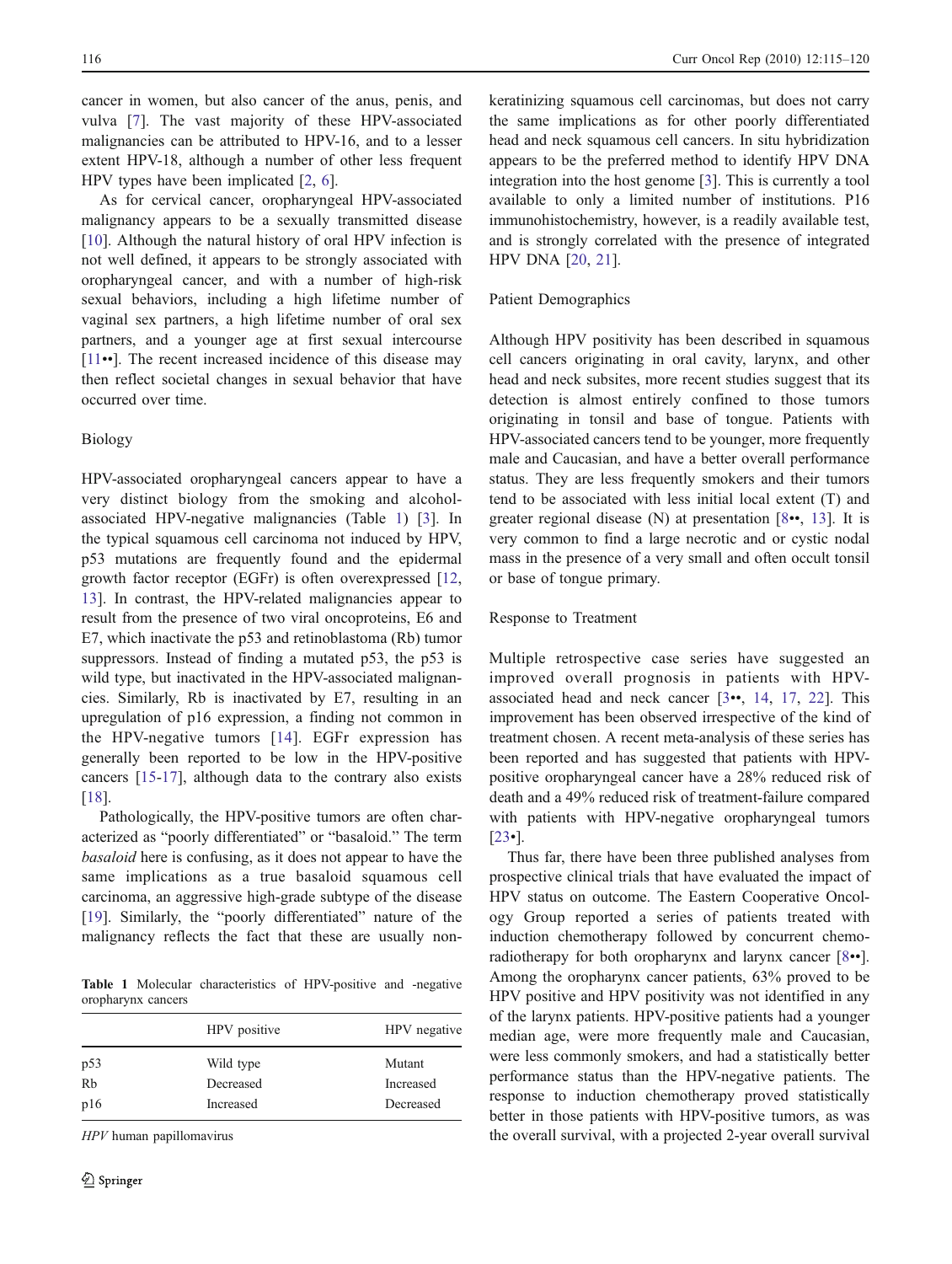of 95% compared with 62% in the HPV-negative patients  $(P=0.005)$ . Similar findings were reported from a University of Michigan study assessing induction chemotherapy followed by chemoradiotherapy in responders [[24](#page-4-0)•], and in an analysis of the control population from the Danish Head and Neck Cancer Group (DAHANCA) 5 trial who were treated with conventionally fractionated radiation therapy alone [\[25](#page-4-0)]. None of these trials, however, were of sufficient size to determine whether the improved survival in the HPV-positive patients was independent of the other important favorable prognostic features associated with HPV positivity, including age, performance status, and smoking status.

Gillison et al. [[26\]](#page-4-0) have conducted an analysis of the effect of tumor HPV status on survival outcomes in RTOG 0129, a study comparing concurrent cisplatin and radiation therapy using either conventional fractionation or an accelerated fractionation treatment schedule. These results were reported at the 2009 Annual Meeting of the American Society of Clinical Oncology [[26\]](#page-4-0). Among the oropharynx cancer patients, 64% were found to have HPV-positive tumors. It is also of note that 96% of the HPV-positive tumors were also p16 positive on immunohistochemistry.

Similar to the Eastern Cooperative Oncology Group trial, patients with HPV-positive tumors were younger, more frequently Caucasian, and had a better performance status. HPV-positive tumors were associated with a lower T and significantly less smoking. Again, the overall survival was dramatically better in the HPV-positive patients. When a multivariable analysis was conducted, the prognostic importance of HPV status was independent of all other important prognosticators including race, T, N, age, and smoking.

Of significant interest in this study was the apparent interaction between smoking and HPV status (Table [2](#page-3-0)). The 2-year projected overall survival for those patients who were HPV-positive nonsmokers was 95%, compared with a 63% 2-year overall survival projection for the HPVnegative smokers. HPV-positive smokers and HPVnegative nonsmokers had a similar 2-year survival projection between 71% and 80%. If survival was analyzed by p16 positivity rather than HPV positivity, the predictive value of p16 positivity was equal if not better. It should also be noted that the likelihood of a second primary malignancy was statistically less in HPVpositive patients, a likely reflection of the increased incidence of nonsmokers in this population.

Therefore, what emerges is the recognition of several distinct subpopulations of patients with oropharynx cancer, who have unique prognoses after treatment. Those nonsmoking patients with HPV-positive tumors do remarkably well, with a 2-year expected survival in excess in 90%. Those smoking patients with HPV-

negative tumors have a distinctly inferior 2-year survival of about 60%. Intermediate between these two groups are the nonsmoking patients with HPV-negative tumors, and the smokers with HPV-positive malignancies. Similar findings have been reported from the Netherlands in a study by Hafkamp et al. [\[27](#page-4-0)].

## Implications for Clinical Trials

#### Interpretation of Historical Data

With the recognition of the increasing frequency of HPVassociated oropharyngeal cancer with a significantly better prognosis, one must consider the possibility that some of the recent progress made in the treatment of this disease may only reflect its changing natural history. Although it is tempting to attribute recent improvements in overall survival to the addition of chemotherapy, in increasingly aggressive schedules and combinations, this may not reflect the entire story. Clearly any comparison of the results from current clinical trials to historical experience is likely invalid. Given our changing expectations in this disease, concurrent control populations must be incorporated into the design of future clinical trials.

#### Future Clinical Trials

Although current concomitant chemoradiotherapeutic approaches in squamous cell head and neck cancer have produced significant improvements in overall survival compared with radiation therapy alone [[28\]](#page-4-0), this improvement comes at the cost of an associated increase in both acute and long-term toxicity [[29\]](#page-4-0). Clearly, when the treatment goal is cure, both physicians and patients are more accepting of any increase in toxicity resulting from that treatment [\[30](#page-4-0)]. However, when the overall projected survival exceeds 90%, as in the HPV-positive nonsmoking oropharynx cancer patients, it becomes a legitimate question as to whether the toxicity is justifiable, and whether the treatment might be excessive.

The suggestion has therefore been made that this difference in prognosis between HPV-positive and HPVnegative oropharynx cancer patients must require, at the minimum, a stratification of future clinical trials for this prognostic feature. Given the dramatic differences in prognoses, however, perhaps it is more appropriate to identify different treatment goals for these populations (Table [2](#page-3-0)) [\[3](#page-4-0)••].

For those nonsmoking patients with HPV-positive disease and an excellent prognosis regardless of treatment used, it seems reasonable to consider the possibility of treatment "de-intensification." The hope would be that less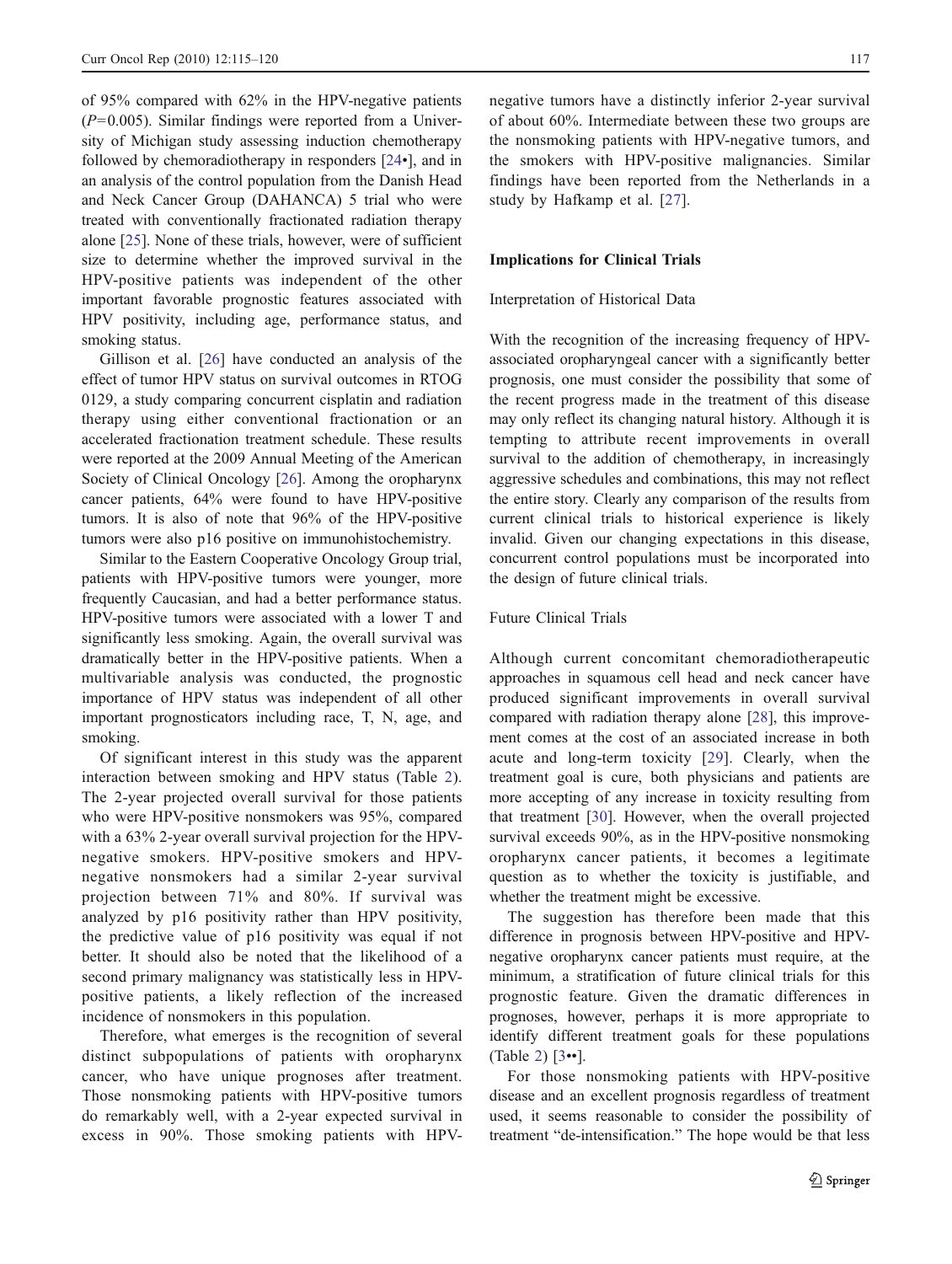<span id="page-3-0"></span>

| Table 2 HPV-based treatment<br>goals in oropharynx cancer | Patient type            | 2-year overall survival [26] | Treatment goal      |
|-----------------------------------------------------------|-------------------------|------------------------------|---------------------|
|                                                           | HPV-positive nonsmoker  | 95%                          | Reduce late effects |
|                                                           | HPV negative or smoker  | $71\% - 80\%$                | Improve survival    |
| HPV human papillomavirus                                  | HPV negative and smoker | 63%                          | Improve survival    |

 $HPV$ h

intensive treatment will produce less acute and late toxicity, an improved functional outcome, and a better quality of life, without any compromise in clinical efficacy. Those patients with a history of smoking and/or HPV-negative disease, however, continue to require more innovative and/ or more aggressive therapies with the hope of improving their ultimate outcome. Given the strong association of tobacco abuse with squamous cell cancer arising in other head and neck sites, including oral cavity, larynx, and hypopharynx, it may be reasonable to include patients with primary tumors of these subsites together with the poorer prognosis HPV-negative oropharynx cancer patients.

There are immediate and practical concerns that result from subdividing the head and neck cancer population. This is not a common disease and only limited numbers of these patients are available for clinical trial. Increasingly, we recognize the importance of subsite-specific clinical studies, and further subdivision based on HPV status only restricts the number of questions that can be asked and the power of any conclusions that can be drawn from these studies. It is also increasingly important that we become more sophisticated in our end point evaluation. Although survival remains the gold standard end point, which must not be compromised by any treatment de-intensification, a careful assessment of early and late toxicity, functional outcomes, and patient-reported quality of life will require robust instruments capable of identifying meaningful clinical differences.

It must also be pointed out that although these HPVbased prognostic differences are dramatic, data do not yet exist that allow us to modify treatment standards of care. The hypotheses suggested by these data are compelling and certainly justify the kinds of experimental approaches discussed. However, retrospective or unplanned subset analyses do not equate with evidence-based medicine. Carefully designed prospective clinical trials are in development and will need to be completed before treatment recommendations can be made.

## Implications for Prevention

There are currently two prophylactic HPV vaccines that are commercially available and have been demonstrated to decrease the incidence of precancerous lesions of the uterine cervix [[31](#page-4-0)••, [32](#page-5-0)••]. The quadrivalent preparation currently available in the United States was initially approved for young women between 9 and 26 years of age for the prevention of cervical cancer, genital warts, cervical adenocarcinoma insitu, and cervical, vulvar, and vaginal intraepithelial neoplasia.

Because both commercially available vaccines protect against HPV-16, the most common HPV type implicated in oropharynx cancer, it would seem likely that these vaccines might also protect against HPV-positive oropharynx cancer [\[33](#page-5-0)]. Given the relatively infrequent incidence of this malignancy, however, it seems unlikely that a clinical trial can be conducted to demonstrate efficacy for this indication. Nonetheless, a compelling case can be made for universal HPV vaccination of all young men and women in the United States [\[34](#page-5-0)].

## Conclusions

It is well established that the human papillomavirus is an important etiologic agent for squamous cell cancers of the base of tongue and tonsil. HPV-associated oropharynx cancer is a disease that is different from those oropharynx cancers and other head and neck cancers caused by tobacco and alcohol exposure. It has a distinct biology, natural history, epidemiology, and prognosis, and merits a separate approach to treatment. Future clinical trials are being developed based on HPV status. For those patients with the best prognosis, it is hoped that some treatment de-intensification will result in a reduction in the late complications of current multimodality treatments schedules with no loss of efficacy. For those patients with HPV-negative disease and those patients with a history of tobacco abuse continued efforts at improving survival are indicated.

It is important to recognize that this is the first time that a molecular marker will be incorporated into decision analysis for the management of squamous cell head and neck cancer. Further efforts must continue to better identify both clinical and molecular features predictive of treatment success. Standardization and dissemination of laboratory methodology for HPV and other molecular testing is important, as is further study of the epidemiology of oral HPV infection, and definition of strategies for screening and prevention.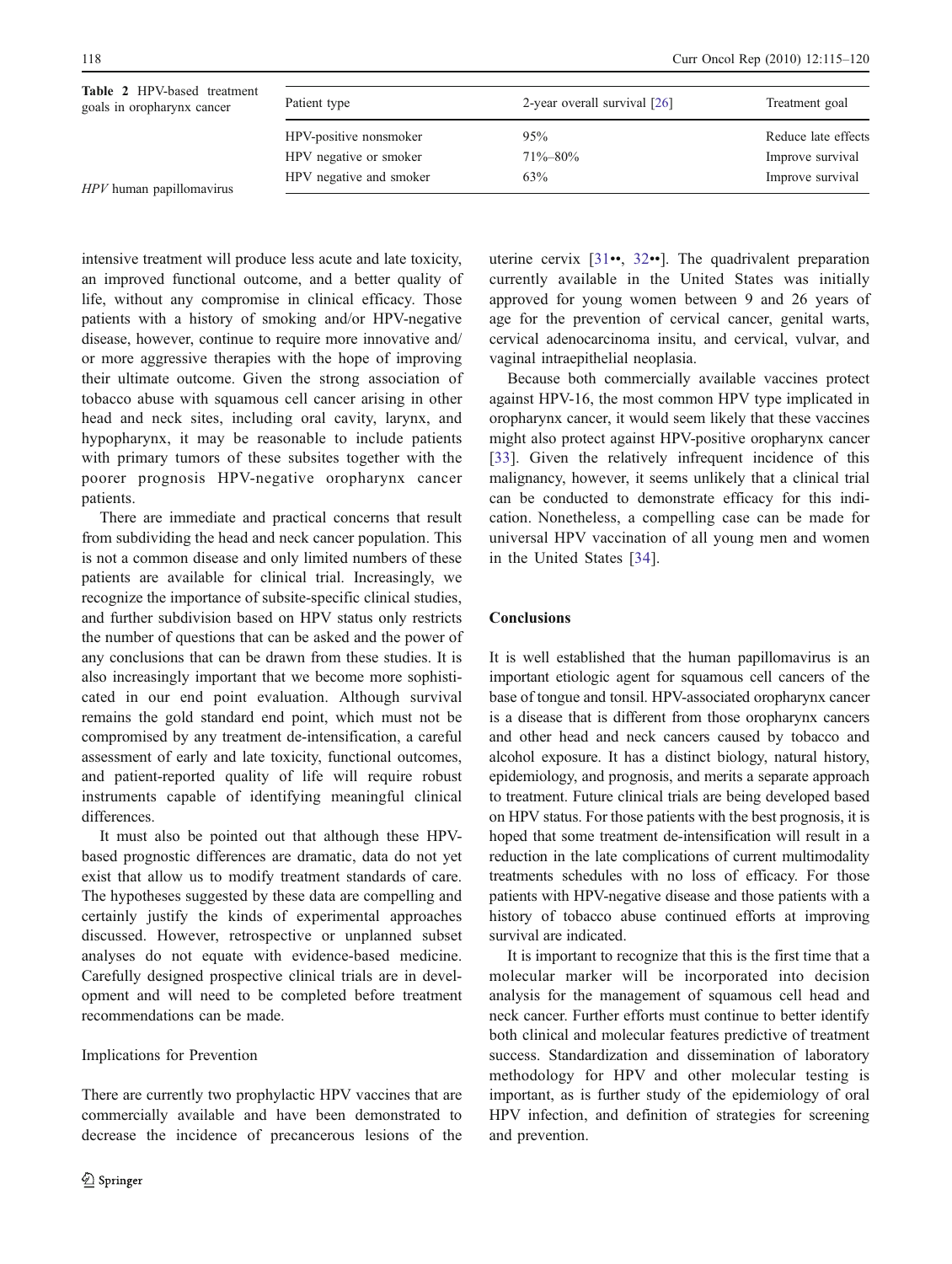#### <span id="page-4-0"></span>References

Papers of particular interest, published recently have been highlighted as:

- Of importance
- •• Of major importance
- 1. D'Souza G, Gillison ML: Head and neck squamous cell cancers in the nonsmoker-nondrinker. In Current Clinical Oncology: Squamous Cell Head and Neck Cancer. Edited by Adelstein DJ. Totowa, NJ: Humana Press; 2005:1–26.
- 2. Gillison ML: Current topics in the epidemiology of oral cavity and oropharyngeal cancers. Head Neck 2007, 29:779–792.
- 3. •• Adelstein DJ, Ridge JA, Gillison ML, et al.: Head and neck squamous cell cancer and the human papillomavirus: summary of a National Cancer Institute State of the Science Meeting, November 9–10, 2008, Washington, DC. Head Neck 2009, 31:1393–1422. This article provides a comprehensive summary of the epidemiology, basic science, and clinical implications of HPV-associated head and neck cancer.
- 4. Chaturvedi AK, Engels EA, Anderson WF, Gillison ML: Incidence trends for human papillomavirus-related and unrelated oral squamous cell carcinoma in the United States. J Clin Oncol 2008, 26:612–619.
- 5. Licitra L, Zigon G, Gatta G, et al.: Human papillomavirus in HNSCC: a European epidemiologic perspective. Hematol Oncol Clin N Am 2008, 22:1143–1153.
- 6. Kreimer AR, Clifford GM, Boyle P, Franceschi S: Human papillomavirus types in head and neck squamous cell carcinomas worldwide: a systemic review. Cancer Epidemiol Biomarkers Prev 2005, 14:467–475.
- 7. Parkin DM, Bray F: Chapter 2: the burden of HPV-related cancers. Vaccine 2006, 24:S11–S25.
- 8. •• Fahkry C, Westra WH, Li S, et al.: Improved survival of patients with human papillomavirus-positive head and neck squamous cell carcinoma in a prospective clinical trial. J Natl Cancer Inst 2008, 100:261–269. This article reports on the first cooperative group clinical trial to prospectively demonstrate the prognostic importance of HPV positivity on response and survival after chemoradiotherapy.
- 9. Hammarstedt L, Lindquist D, Dahlstrand H, et al.: Human papillomavirus as a risk factor for the increase in incidence of tonsillar cancer. Int J Cancer 2006, 119:2620–2623.
- 10. Smith EM, Ritchie JM, Summersgill KF, et al.: Age, sexual behavior, and human papillomavirus infection in oral cavity and oropharyngeal cancers. Int J Cancer 2004, 108:766–772.
- 11. •• D'Souza G, Kreimer AR, Viscidi R, et al.: Case-control study of human papillomavirus and oropharyngeal cancer. N Engl J Med 2007, 356:1944–1956. This study provides strong support for the association of oropharyngeal cancer, oral HPV infection and high risk sexual behavior.
- 12. Haddad RI, Shin DM: Recent advances in head and neck cancer. N Engl J Med 2008, 359:1143–1154.
- 13. Fahkry C, Gillison ML: Clinical implications of human papillomavirus in head and neck cancers. J Clin Oncol 2006, 24:2606– 2611.
- 14. Weinberger PM, Yu Z, Haffty BG, et al.: Molecular classification identifies a subset of human papillomavirus-associated oropharyngeal cancers with favorable prognosis. J Clin Oncol 2006, 24:736–747.
- 15. Kumar B, Cordell KG, Lee JS, et al.: EGFR, p16, HPV Titer, BclxL and p53, sex, and smoking as indicators of response to therapy and survival in oropharyngeal cancer. J Clin Oncol 2008, 26:3128–3137.
- 16. Kong CS, Narasimhan B, Cao H, et al.: The relationship between human papillomavirus status and other molecular prognostic markers in head and neck squamous cell carcinomas. Int J Radiation Oncology Biol Phys 2009, 74:553–561.
- 17. Reimers N, Kasper HU, Weissenborn SJ, et al.: Combined analysis of HPV-DNA, p16 and EGFR expression to predict prognosis in oropharyngeal cancer. Int J Cancer 2007, 120:1731– 1738.
- 18. Weinberger PM, Yu Z, Kountourakis P, et al.: Defining molecular phenotypes of human papillomavirus-associated oropharyngeal squamous cell carcinoma: validation of three-class hypothesis. Otolaryngol-Head Neck Surg 2009, 141: 382–389.
- 19. Begum S, Westra WH: Basaloid squamous cell carcinoma of the head and neck is a mixed variant that can be further resolved by HPV status. Am J Surg Pathol 2008, 32:1044–1050.
- 20. Begum S, Cao D, Gillison M, et al.: Tissue distribution of human papillomavirus 16 DNA integration in patients with tonsillar carcinoma. Clin Cancer Res 2005, 11: 5694–5699.
- 21. Psyrri A, Gouveris P, Vermorken JB: Human papillomavirusrelated head and neck tumors: Clinical and research implication. Curr Opin Oncol 2009, 21:201–205.
- 22. Licitra L, Perrone F, Bossi P, et al.: High-risk human papillomavirus affects prognosis in patients with surgically treated oropharyngeal squamous cell carcinoma. J Clin Oncol 2006, 24:5630– 5636.
- 23. Ragin, CCR, Taioli E: Survival of squamous cell carcinoma of the head and neck in relation to human papillomavirus infection: Review and meta-analysis. Int J Cancer 2007, 121:1813–1820. This article provides a meta-analysis of retrospective studies assessing the prognostic importance of HPV in head and neck squamous cell cancer.
- 24. Worden FP, Kumar B, Lee JS, et al.: Chemoselection as a strategy for organ preservation in advanced oropharynx cancer: response and survival positively associated with HPV16 copy number. J Clin Oncol 2008, 26:3138–3146. This article reports on a second, smaller prospective trial confirming the favorable prognosis of HPV-positive cancers after chemoradiotherapy.
- 25. Lassen P, Eriksen JG, Hamilton-Dutoit S, et al.: Effect of HPVassociated p16<sup>INK4A</sup> expression on response to radiotherapy and survival in squamous cell carcinoma of the head and neck. J Clin Oncol 2009, 27:1992–1998.
- 26. Gillison ML, Harris J, Westra W, et al.: Survival outcomes by tumor human papillomavirus status in stage III-IV oropharyngeal cancer in RTOG 0129 [abstract 6003]. J Clin Oncol 2009, 27:7s.
- 27. Hafkamp HC, Manni JJ, Haesevoets A, et al.: Marked differences in survival rate between smokers and nonsmokers with HPV 16 associated tonsillar carcinomas. Int J Cancer 2008, 122:2656– 2664.
- 28. Pignon JP, le Maitre A, Maillard E, Bourhis J: Meta-analysis of chemotherapy in head and neck cancer (MACH-NC): an update on 93 randomised trials and 17,346 patients. Radiother Oncol 2009, 92:4–14.
- 29. Denis F, Garaud P, Bardet E, et al.: Final results of the 94-01 French Head and Neck Oncology and Radiotherapy Group randomized trial comparing radiotherapy alone with concomitant radiochemotherapy in advanced-stage oropharynx carcinoma. J Clin Oncol 2004, 22:69–76.
- 30. List MA, Stracks J, Colangelo L, et al: How do head and neck cancer patients prioritize treatment outcomes before initiating treatment? J Clin Oncol 2000, 18:877–884.
- 31. •• The Future II Study Group: Quadrivalent vaccine against human papillomavirus to prevent high-grade cervical lesions. N Engl J Med 2007, 356:1915–1927. These two articles [31••, 32••] report on the two studies that established the utility of the quadrivalent HPV vaccine in reducing the incidence of highgrade cervical intraepithelial neoplasia.